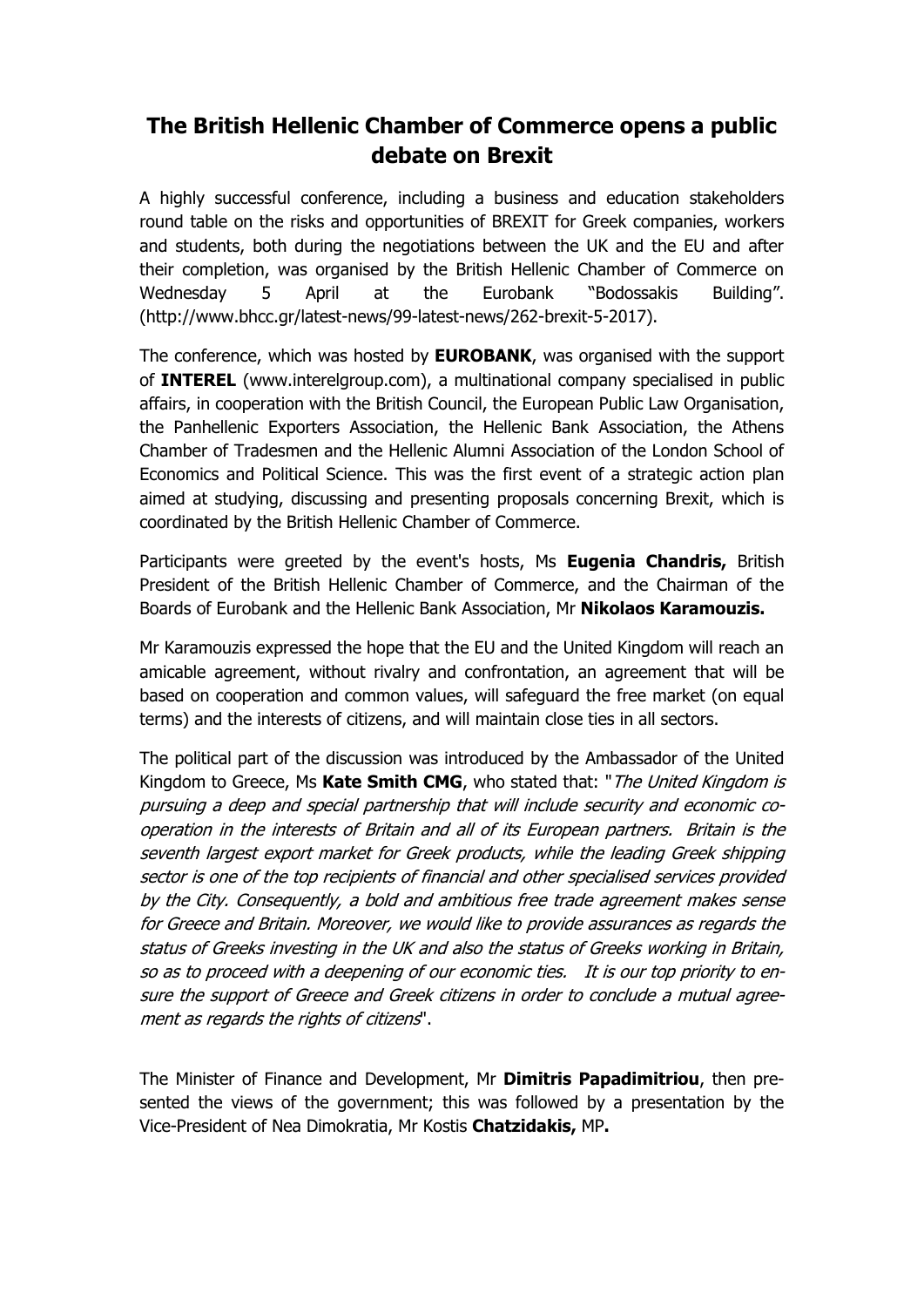The political part of the discussion was closed by the Director General of International Economic Affairs, Ministry of Foreign Affairs, Ambassador Mr Alkiviadis-Louis Abatis, who conveyed the greetings of Deputy Minister of Foreign Affairs, Prof **Giorgos Katrougalos**.

Mr **George McGregor**, Managing Partner, Interel UK, [\(http://www.bhcc.gr/images/BREXIT\\_2017/presentations/Brexit%20Presentation%2](http://www.bhcc.gr/images/BREXIT_2017/presentations/Brexit%20Presentation%20-%20Athens.pptx) [0-%20Athens.pptx\)](http://www.bhcc.gr/images/BREXIT_2017/presentations/Brexit%20Presentation%20-%20Athens.pptx) and Mr **Kieran O'Keeffe**, Deputy Managing Partner, Interel EU, detailed the hidden aspects and the background of the ongoing negotiation, from the perspectives of both London and Brussels. They discussed scenarios in relation to future developments and the potential impact on Greek businesses.

Finally, **Dr Platon Monokrousos**, Head Economist of the Eurobank Group and Chairman of the Scientific Council of the Hellenic Bank Association, referred to the macroeconomic effects and consequences of Brexit on the market, the global economy, the Euro and the region [\(http://www.bhcc.gr/images/BREXIT\\_2017/presentations/PMonokrousos\\_BREXIT%2](http://www.bhcc.gr/images/BREXIT_2017/presentations/PMonokrousos_BREXIT%20Present_5%20April%202017.pdf) [0Present\\_5%20April%202017.pdf\)](http://www.bhcc.gr/images/BREXIT_2017/presentations/PMonokrousos_BREXIT%20Present_5%20April%202017.pdf).

The conference closed with a Davos-style debate, which was coordinated by the Greek President of the British Hellenic Chamber of Commerce, Mr **Haris Ikonomopoulos**. The panel included:

- **Prof.** Spiros Flogaitis, Chairman of the European Public Law Organisation (www.eplo.eu)
- **Mr Konstantinos Bitsios**, Vice-president of SEV-Hellenic Federation of Enterprises (www.sev.org.gr)
- **Prof. Nikos Vettas**, Professor of Economics at the University of Athens and Director of IOBE (www.iobe.gr)
- Mr Sotiris Leontaris, Head of Commercial Department, British Embassy to Greece.
- **Ms Christina Sakellaridi**, Chairwoman of the Panhellenic Exporters Association (www.pse.gr)
- **Mr Yiannis Chatzitheodorou**, Chairman of the Athens Chamber of Tradesmen (www.eea.gr)
- **Ms Georgia Stamatelou**, Fiscal Issues Partner, KPMG
- **Ms Maria Tsakali**, Director of Studies, British Council
- **Mr Nikos Sofianos**, Chairman of the Hellenic Alumni Association of LSE
- **Mr George McGregor**, Chief Partner, Interel UK

The Chairman of the Athens Chamber of Tradesmen, the largest Greek Chamber with more than two hundred thousand members, Mr. **Yiannis Chatzitheodossiou**,